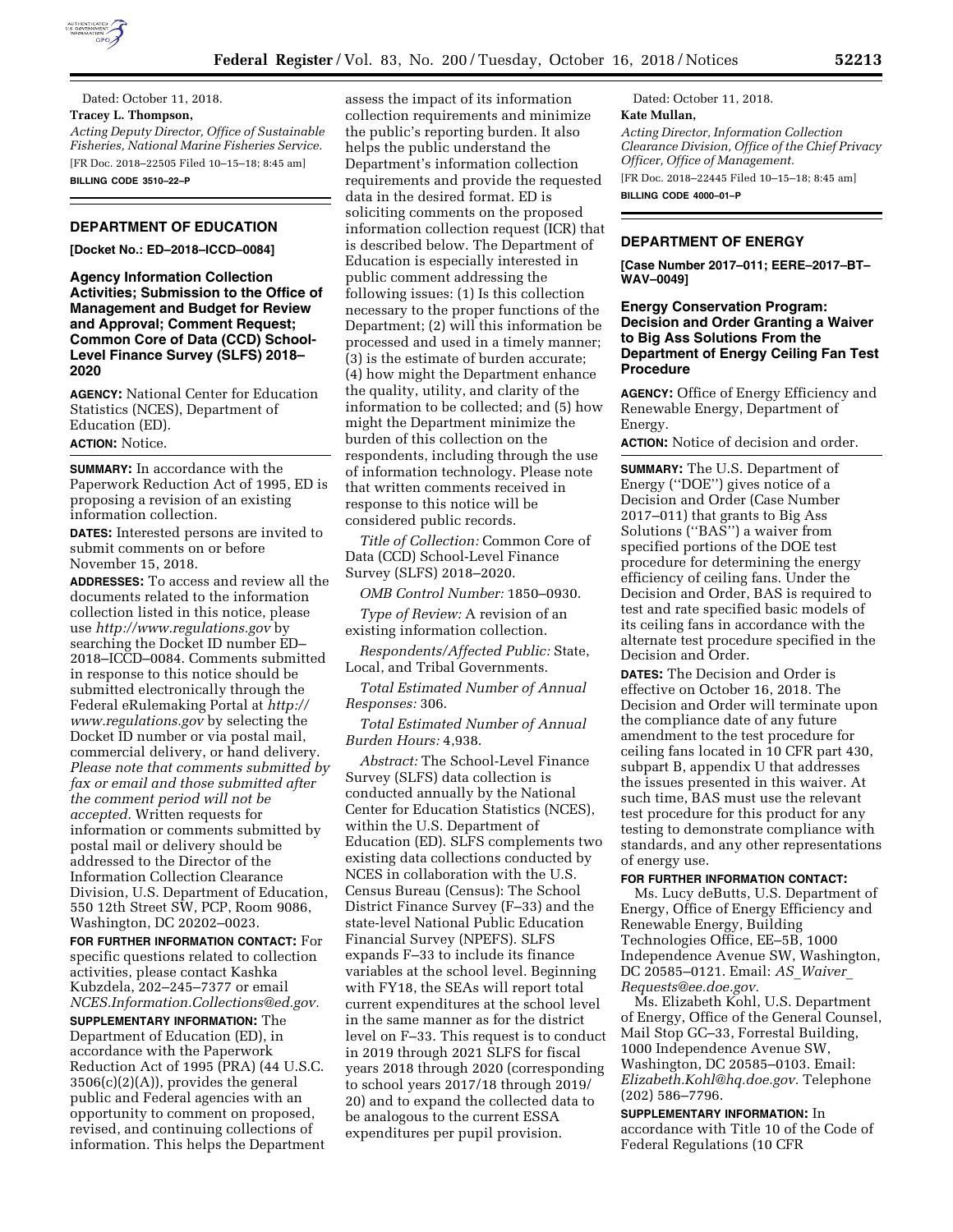430.27(f)(2)), DOE gives notice of the issuance of its Decision and Order as set forth below. The Decision and Order grants BAS a waiver from the applicable test procedure in 10 CFR part 430, subpart B, appendix U for specified basic models of ceiling fans, provided that BAS tests and rates such products using the alternate test procedure specified in the Decision and Order. BAS's representations concerning the energy efficiency of the specified basic models must be based on testing according to the provisions and restrictions in the alternate test procedure set forth in the Decision and Order, and the representations must fairly disclose the test results. Distributors, retailers, and private labelers are held to the same requirements when making representations regarding the energy efficiency of these products. (42 U.S.C. 6293(c))

Consistent with 10 CFR 430.27(j), not later than December 17, 2018, any manufacturer currently distributing in commerce in the United States products employing a technology or characteristic that results in the same need for a waiver from the applicable test procedure must submit a petition for waiver. Manufacturers not currently distributing such products in commerce in the United States must petition for and be granted a waiver prior to the distribution in commerce of those products in the United States. Manufacturers may also submit a request for interim waiver pursuant to the requirements of 10 CFR 430.27.

Signed in Washington, DC, on October 9, 2018.

#### **Kathleen B. Hogan,**

*Deputy Assistant Secretary for Energy Efficiency, Energy Efficiency and Renewable Energy.* 

# **Case #2017–011**

## **Decision and Order**

#### **I. Background and Authority**

The Energy Policy and Conservation Act of 1975 (''EPCA''),1 Public Law 94–163 (42 U.S.C. 6291–6317, as codified), among other things, authorizes the U.S. Department of Energy (''DOE'') to regulate the energy efficiency of a number of consumer products and industrial equipment. Title III, Part  $B^2$  of EPCA established the Energy Conservation Program for Consumer Products Other Than Automobiles, which sets forth a variety of provisions designed to improve energy efficiency for certain types of consumer

products. These products include ceiling fans, the focus of this document. (42 U.S.C. 6291(49); 42 U.S.C. 6295(ff))

Under EPCA, DOE's energy conservation program consists essentially of four parts: (1) Testing, (2) labeling, (3) Federal energy conservation standards, and (4) certification and enforcement procedures. Relevant provisions of EPCA include definitions (42 U.S.C. 6291), energy conservation standards (42 U.S.C. 6295), test procedures (42 U.S.C. 6293), labeling provisions (42 U.S.C. 6294), and the authority to require information and reports from manufacturers (42 U.S.C. 6296).

The Federal testing requirements consist of test procedures that manufacturers of covered products must use as the basis for: (1) Certifying to DOE that their products comply with the applicable energy conservation standards adopted pursuant to EPCA (42 U.S.C. 6295(s)), and (2) making representations about the efficiency of that product (42 U.S.C. 6293(c)). Similarly, DOE must use these test procedures to determine whether the product complies with relevant standards promulgated under EPCA. (42 U.S.C. 6295(s))

Under 42 U.S.C. 6293, EPCA sets forth the criteria and procedures DOE is required to follow when prescribing or amending test procedures for covered products. EPCA requires that any test procedures prescribed or amended under this section must be reasonably designed to produce test results which reflect energy efficiency, energy use or estimated annual operating cost of a covered product during a representative average use cycle or period of use and requires that test procedures not be unduly burdensome to conduct. (42 U.S.C. 6293(b)(3)) The test procedure for ceiling fans is contained in the Code of Federal Regulations (''CFR'') at 10 CFR part 430, subpart B, appendix U, *Uniform test method for measuring the energy consumption of ceiling fans*  (''Appendix U'').

Under 10 CFR 430.27, any interested person may submit a petition for waiver from DOE's test procedure requirements. DOE will grant a waiver from the test procedure requirements if DOE determines either that the basic model for which the waiver was requested contains a design characteristic that prevents testing of the basic model according to the prescribed test procedures, or that the prescribed test procedures evaluate the basic model in a manner so unrepresentative of its true energy consumption characteristics as to provide materially inaccurate comparative data. 10 CFR 430.27(a)(1). DOE may grant the waiver subject to conditions, including adherence to alternate test procedures. 10 CFR 430.27(f)(2).

#### **II. Petition for Waiver: Assertions and Determinations**

By letter dated June 14, 2017, BAS filed a petition for waiver and an application for interim waiver from the test procedure applicable to ceiling fans set forth in Appendix U. According to BAS, testing at low speed for the basic models listed in the petition 3 may cause BAS undue hardship in

meeting the stability requirements contained in appendix U. BAS stated that when testing the specified basic models at low speed the average air speed is so low that the acceptable variance under the stability criteria is often less than 2 feet per minute, which falls below the accuracies for airflow sensors required in section 3.3.2 of Appendix U. Consequently, in its petition, BAS offered two alternate test procedures for determining the stability criteria for testing low-speed small-diameter ceiling fans at low speed: (1) BAS's preferred method, which would require BAS to employ a stability criteria using airflow instead of air velocity measurements, and (2) BAS's alternate method, which would require relaxing the low speed stability criteria from DOE's requirement of 5 percent to 10 percent. BAS initially stated that this second method is not preferred because it could add significant variability to the calculated airflow on low speed. BAS also requested an interim waiver from the existing DOE test procedure. However, by email dated December 6, 2017, BAS withdrew its preferred method for modifying the stability criteria from consideration. Instead, BAS requested that DOE consider its alternate method as its recommendation for the alternate test procedure.4

On March 23, 2018, DOE published a notice announcing its receipt of the petition for waiver and granting BAS an interim waiver. 83 FR 12726. In the notice of petition for waiver, DOE reviewed the alternate test procedure suggested by BAS and granted the interim waiver initially finding that the alternate test procedure of relaxing the stability criteria for low speed will allow for the accurate measurement of efficiency of these products, while alleviating the testing problems associated with BAS's implementation of ceiling fan testing for the basic models specified in its petition. In that notice, DOE also solicited comments from interested parties on all aspects of the petition and specified an alternate test procedure that must be followed for testing and certifying the specific basic models for which BAS requested a waiver. *Id.* 

DOE received two relevant comments to the notice of petition for waiver.5 Both comments were supportive of DOE granting the waiver and encouraged DOE to make the alternate test procedure available to all ceiling fan manufacturers. Specifically, Hunter stated that it supports BAS's waiver and encouraged DOE to make the BAS alternate test procedure available to all ceiling fan test facilities that are dealing with similar issues with meeting stability criteria.<sup>6</sup>

4A copy of the email is available at *[http://](http://www.regulations.gov) [www.regulations.gov,](http://www.regulations.gov)* under docket number EERE– 2017–BT–WAV–0049.

5 DOE received other comments regarding issues unrelated to the waiver petition. See the docket for this notice at *[https://www.regulations.gov/docket](https://www.regulations.gov/docket?D=EERE-2017-BT-WAV-0049) [?D=EERE-2017-BT-WAV-0049.](https://www.regulations.gov/docket?D=EERE-2017-BT-WAV-0049)* 

6Hunter's comment can be accessed at: *[https://](https://www.regulations.gov/document?D=EERE-2017-BT-WAV-0049-0006) [www.regulations.gov/document?D=EERE-2017-BT-](https://www.regulations.gov/document?D=EERE-2017-BT-WAV-0049-0006)[WAV-0049-0006.](https://www.regulations.gov/document?D=EERE-2017-BT-WAV-0049-0006)* 

<sup>1</sup>All references to EPCA in this document refer to the statute as amended through the EPS Improvement Act of 2017, Public Law 115–115 (January 12, 2018).

<sup>2</sup>For editorial reasons, upon codification in the U.S. Code, Part B was redesignated as Part A.

<sup>&</sup>lt;sup>3</sup>The specific basic models for which the petition applies are ceiling fan basic models Isis F–IS2–

<sup>0601</sup>S4, Isis F–IS2–0601, Isis F–IS2–0401L8S4, Isis F–IS2–0401L8, Isis F–IS2–0401I06L8S4, Isis F–IS2– 0401I06L8, Isis F–IS2–0501L8S4 and Isis F–IS2– 0501L8. These basic model names were provided by BAS in its June 2017 petition.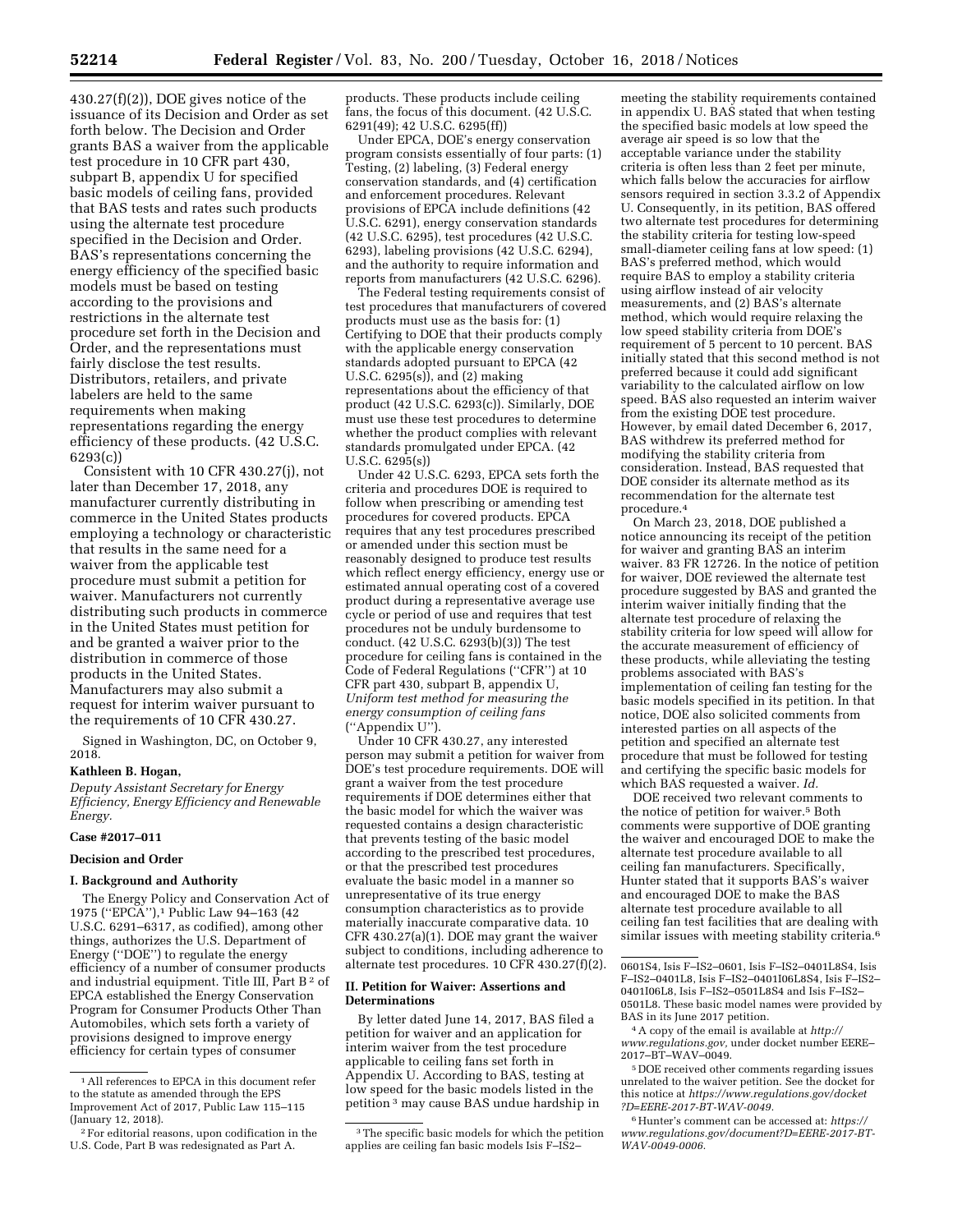(Hunter, No. 6 at p. 1) American Lighting Association (ALA) stated that it supports BAS for bringing the issue forward. ALA stated that the issue of stability testing has plagued many manufacturers, and that if approval of the waiver is granted, then DOE should make the alternate test procedure applicable to all manufacturers of small diameter ceiling fans so that testing burden is reduced.<sup>7</sup> (ALA, No. 8 at p. 2)

While the petition for waiver from BAS and the interim waiver granted by DOE addressed the required testing at low speed only, Hunter also suggested that the same alternate test procedure stability criteria be applied to high speed as well, stating that there is test efficiency gain for high speed also. (Hunter, No. 6 at p. 2) Furthermore, Hunter stated that although relaxing the air velocity stability criteria for low and high speed for the entire industry would help reduce undue burden, it also recommended that DOE consider requiring stability for airflow instead of air velocity, stating that when overall airflow on low or high speed from one test run to the next is substantially unchanged, stability is reached, and that air velocity being the same for a particular sensor from one second to the next is of no real consequence and unnecessarily adds to the burden. *Id.* 

As to Hunter's and ALA's request to make an alternate test procedure available to all manufacturers that are faced with similar issues as BAS, DOE considers such requests in the context of a rulemaking proceeding rather than through the waiver process. As noted, any manufacturer currently distributing in commerce in the United States products employing a technology or characteristic that results in the same need for a waiver from the applicable test procedure must submit a petition for waiver. 10 CFR 430.27(j). The waiver process addresses particular basic models that contain one or more design characteristics which either prevent testing according to the prescribed test procedures or cause the prescribed test procedures to evaluate the basic models in a manner so unrepresentative of its true energy and/or water consumption characteristics as to provide materially inaccurate comparative data. 10 CFR 430.27(a)(1). Changes to the test procedure that apply to the covered product more generally would appropriately be addressed as part of a rulemaking.

Regarding Hunter's request that DOE provide an alternate test procedure for testing at high speed, DOE would also consider such a request generally in the context of a rulemaking. The petition submitted by BAS does not address testing issues at high speed. DOE understands that the ceiling fans specified in the BAS petition, when operated at low speed, produce air velocities that have trouble meeting the stability criteria because the average air velocity is so low that it creates highly variable airflow patterns. BAS also specifically stated that at low speed for the basic models in question, the air speed is so low that the acceptable variance under

the stability criteria (often less than 2 feet per minute) falls below the required accuracies for airflow sensors in section 3.3.2 of Appendix U (*i.e.,* the fans specified by BAS cannot be tested according the required test procedure). DOE understands that the cost of sensors to obtain the resolution needed at the very low speeds would be substantial. DOE is unaware of similar issues when testing at high speed. In the ceiling fan test procedure final rule, DOE observed that across nearly 40 fans tested at high speed, no sensors recorded an average velocity at levels low enough that the acceptable variance under the stability criteria fell below the required accuracies for airflow sensors in section 3.3.2 of Appendix U (*i.e.,* the average velocities were greater than 40 feet per minute). 81 FR 48620, 48628 (July 25, 2016). If Hunter has any test data indicating a problem with the stability criteria at high speed, DOE would consider that data in determining whether any changes to the test procedure would be appropriate.

Regarding Hunter's recommendation to require stability for airflow instead of air velocity to determining test room stability, under the current DOE test procedure, air velocity is measured at each sensor along the sensor arm, and airflow is calculated based on these measurements. The air velocity measurements indicate both the amount and location of air provided by the fan within the effective area (*i.e.,* the air profile). DOE found that large variations in air profile often indicate test room instability (*e.g.,* localized temperature gradients that effect airflow). Applying stability criteria to the air velocity measurements ensures that successive sets of measurements result in similar air profiles, which is indicative of test room stability. DOE has observed that the stability criteria applied only to airflow could be met with large variations in air profile (*i.e.,* at unstable test room conditions). This allows for airflow, and in turn fan efficiency, to vary significantly between multiple tests of the same fan because stable airflow can be achieved at varied test room conditions. If Hunter has any test data regarding the sufficiency of using airflow to conclude test room stability, however, DOE may consider stability criteria using airflow in a future rulemaking.

BAS's petition requested a waiver from the test procedure applicable to the specified ceiling fans only in regard to the stability criteria for testing at low speed. DOE reviewed the manufacturer specifications and test data provided by BAS. DOE concluded that the data demonstrated that the basic models specified in the petition cannot be tested under the DOE test procedure because when testing the basic models at low speed, the air speed is so low that the acceptable variance under the stability criteria (often less than 2 feet per minute) falls below the required accuracies for airflow sensors in section 3.3.2 of Appendix U. This Decision and Order grants an alternate test procedure for low speed only.

DOE understands that absent a waiver, the basic models identified by BAS in its petition cannot be tested and rated for energy consumption on a basis representative of their true energy consumption

characteristics. DOE has reviewed the recommended procedure suggested by BAS and concludes that it will allow for the accurate measurement of the energy use of the basic model, while alleviating the testing problems associated with BAS's implementation of DOE's applicable ceiling fan test procedure for the specified basic models. In the Decision and Order, DOE is requiring that BAS test and rate the ceiling fan basic models for which it has requested a waiver according to the alternate test procedure specified in the Decision and Order, which is identical to the procedure provided in the interim waiver

In its petition BAS sought a test procedure waiver for certain basic models. This Decision and Order is applicable only to BAS and only to the basic models listed and does not extend to any other basic models.

BAS may request that the scope of this waiver be extended to include additional basic models that employ the same technology as those listed in this waiver. 10 CFR 430.27(g). BAS may also submit another petition for waiver from the test procedure for additional basic models that employ a different technology and meet the criteria for test procedure waivers. 10 CFR 430.27(a)(1).

DOE notes that it may modify the waiver at any time upon DOE's determination that the factual basis underlying the petition for waiver is incorrect, or upon a determination that the results from the alternate test procedure are unrepresentative of the basic models' true energy consumption characteristics. 10 CFR 430.27(k)(1). Likewise, BAS may request that DOE rescind or modify the waiver if the company discovers an error in the information provided to DOE as part of its petition, determines that the waiver is no longer needed, or for other appropriate reasons. 10 CFR 430.27(k)(2).

#### **III. Consultations with Other Agencies**

In accordance with 10 CFR  $430.27(f)(2)$ , DOE consulted with the Federal Trade Commission (''FTC'') staff concerning the BAS petition for waiver. The FTC staff did not have any objections to granting a waiver to BAS.

#### **IV. Order**

After careful consideration of all the material that was submitted by BAS and commenters in this matter, it is **ORDERED**  that:

(1) BAS must, as of the date of publication of this Order in the **Federal Register,** test and rate the following ceiling fan basic models with the alternate test procedure as set forth in paragraph (2):

| <b>Brand Name</b>                                                              | <b>Basic Model</b>                                                                                                                                 |
|--------------------------------------------------------------------------------|----------------------------------------------------------------------------------------------------------------------------------------------------|
| Isis<br><u>lsis …………………………</u><br>Isis<br>Isis<br>Isis<br>Isis<br>Isis<br>lsis | F-IS2-0601S4<br>$F - 1S2 - 0601$<br>F-IS2-0401L8S4<br>F-IS2-0401L8<br>F-IS2-0401I06L8S4<br>F-IS2-0401I06L8<br>F-IS2-0501L8S4<br>$F - 1S2 - 050118$ |
|                                                                                |                                                                                                                                                    |

<sup>7</sup>ALA's comment can be accessed at*: [https://](https://www.regulations.gov/document?D=EERE-2017-BT-WAV-0049-0008) [www.regulations.gov/document?D=EERE-2017-BT-](https://www.regulations.gov/document?D=EERE-2017-BT-WAV-0049-0008)[WAV-0049-0008.](https://www.regulations.gov/document?D=EERE-2017-BT-WAV-0049-0008)*